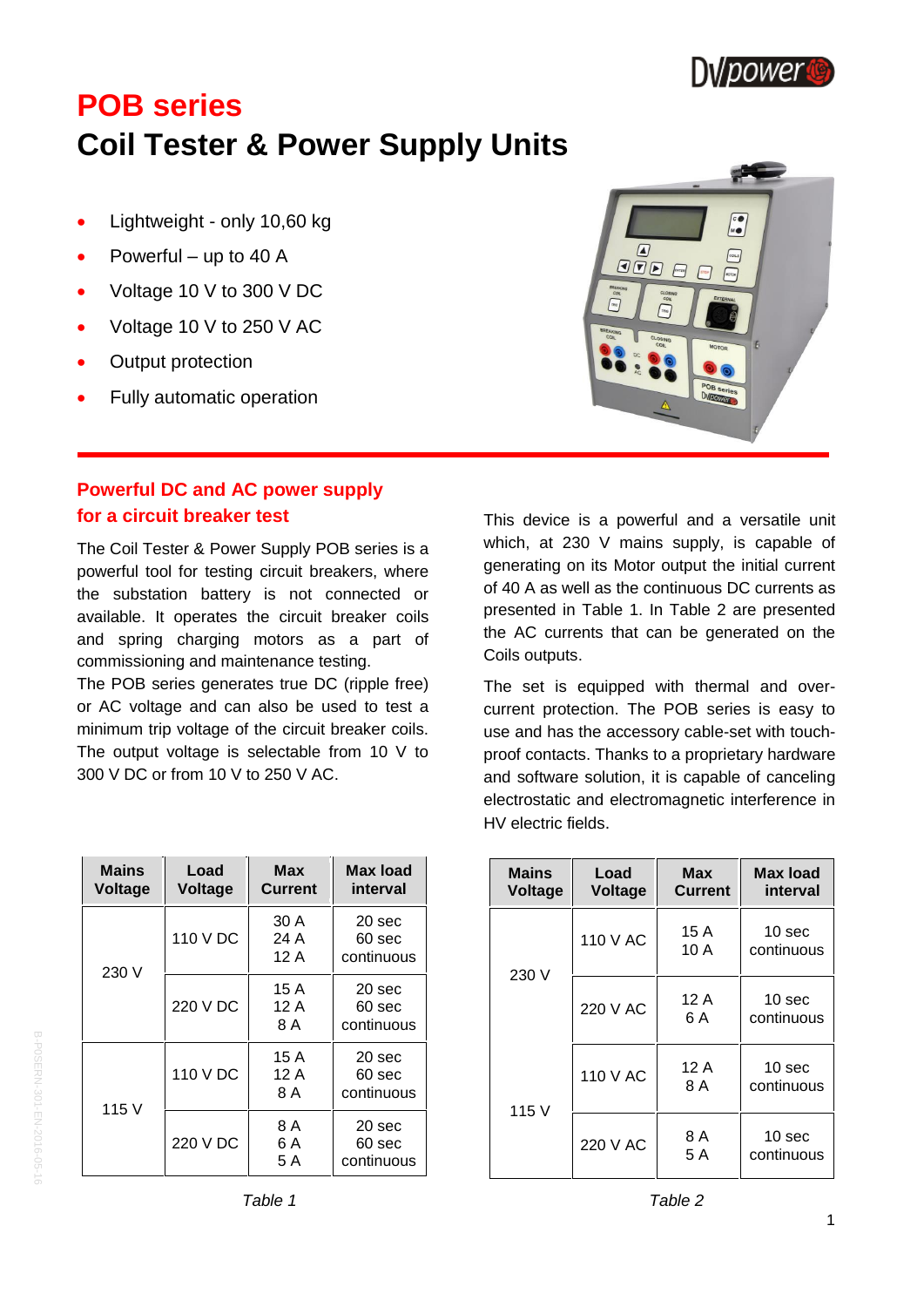

# **Application**

The POB series is used in switchyards, power and industrial environment, in manufacturing, in commissioning and as well in maintenance of the circuit breakers for:

- operating circuit breakers
- supplying spring-charging motors
- power supply at test with breaker analyzers
- minimum trip voltage-test of the circuit breaker's coils

The POB series has a built-in capability to perform automatic test of minimum trip voltage. The minimum trip voltage test is described in a number of international and national standards such as IEC 62271-100, ANSI C37.09 etc. Performing tests and acquiring of many other important parameters are possible with circuit breaker analyzers.

The POB series is then used as a power supply unit. It is compatible with breaker analyzers from different vendors. The POB series can also be used as a general power supply unit or temporary battery charger.

# **Automatic testing of the minimum trip voltage of a breaker**

Procedure steps:

- 1. The circuit breaker mains terminals have to be de-energized and safety grounded on both sides and the auxiliary (control) circuit as well. The local safety regulations should be followed.
- 2. Connect the Power supply unit POB series to the breaker's coil circuit.
- 3. Set the minimum test voltage.

### **Connecting the POB series to a test object**

- 4. Set the step voltage.
- 5. Set the maximum voltage.
- 6. Press the TRIG key

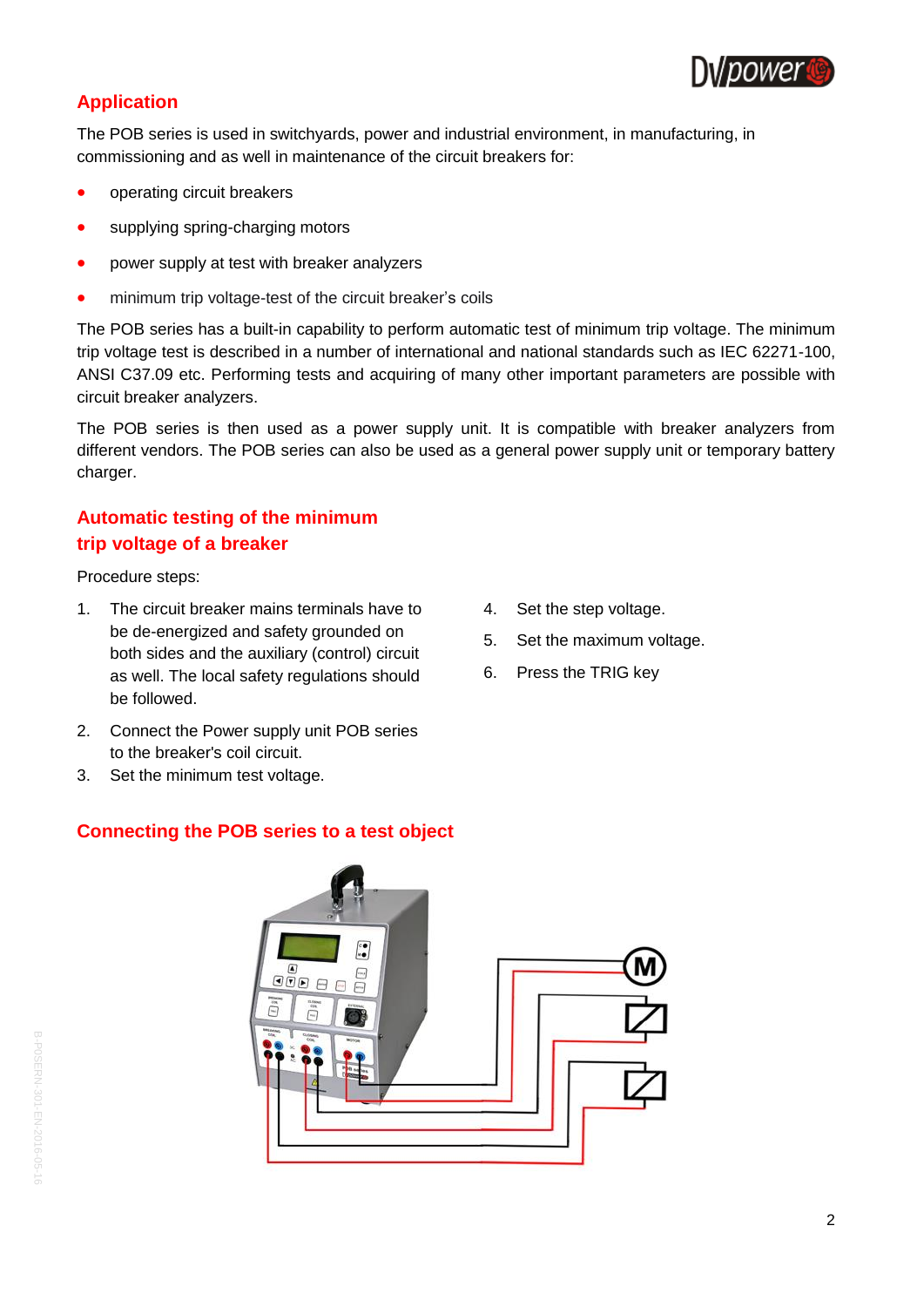

### **Technical Data**

#### **Mains Power Supply**

- Connection according to IEC/EN60320-1; UL498, CSA 22.2
- Voltage 90 V 264 V AC, 50/60 Hz, Single phase
- Power consumption 4000 VA

#### **Output data**

- Coils output DC Voltage 10 V to 300 V DC (varies for different device models)
- Coils output AC Voltage 10 V to 250 V AC (varies for different device models); 50/60 Hz; true RMS
- Motor output DC Voltage 10 V to 250 V DC
- Output current max 40 A (varies for different device models)

#### **Measurement**

- Voltage 10 V 300 V DC or 10 V 250 V AC
- Current  $1 A 50 A$
- Accuracy  $\pm$  (0,25% rdg + 0,25% FS)

#### **Environment conditions**

- Operating temperature  $-10^{\circ}$ C
	- +55<sup>°</sup>C / 14 F 131 F
- Storage and transportation  $-40^{\circ}$ C +70 $^{\circ}$ C /  $-40$  F  $- 158$  F

Humidity

Maximum relative humidity 95%, noncondensing

#### **Dimensions and Weight**

- Dimensions (W x H x D) without handle 205 mm x 287 mm x 410 mm 8,1 in x 11,3 in x 16,14 in
- Weight 10,60 kg / 23.37 lbs

#### **Mechanical protection**

IP 43

#### **Warranty**

Three years

#### **Safety Standards**

- Low Voltage Directive:
- Directive 2014/35/EU (CE conform).
- Applicable standards, for a class I instrument, pollution degree 2,
- Installation category II: IEC EN 61010-1

#### **Electromagnetic Compatibility (EMC)**

- Directive 2014/30/EU (CE conform).
- Applicable standard: EN 61326-1

All specifications herein are valid at ambient temperature of  $+25$  °C and recommended accessories. Specifications are subject to change without notice.

# **Accessories**

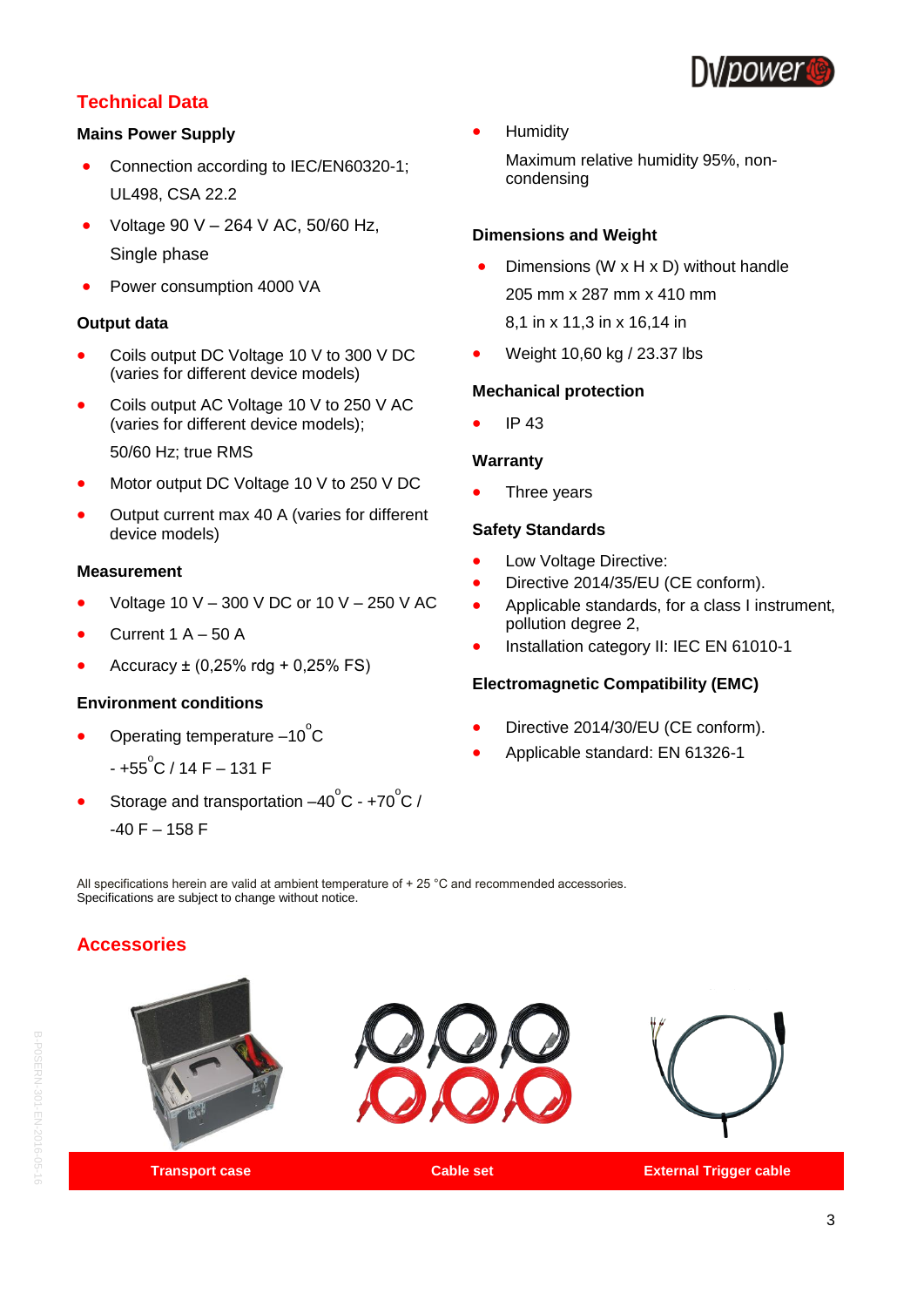

### **POB series – models**

### *POB30AD*

### *POB30D*

|                                                                                                                                                                                                                                                                                                                                                                                                                                                                                                                                                           | Generates 10 V to 300 V DC on coils outputs.         |
|-----------------------------------------------------------------------------------------------------------------------------------------------------------------------------------------------------------------------------------------------------------------------------------------------------------------------------------------------------------------------------------------------------------------------------------------------------------------------------------------------------------------------------------------------------------|------------------------------------------------------|
| $\begin{array}{ c } \hline \hline \hline \hline \hline \hline \hline \hline \hline \hline \end{array}$<br>$\begin{array}{ c } \hline \multicolumn{3}{ c }{} \multicolumn{3}{ c }{} \multicolumn{3}{ c }{} \multicolumn{3}{ c }{} \multicolumn{3}{ c }{} \multicolumn{3}{ c }{} \multicolumn{3}{ c }{} \multicolumn{3}{ c }{} \multicolumn{3}{ c }{} \multicolumn{3}{ c }{} \multicolumn{3}{ c }{} \multicolumn{3}{ c }{} \multicolumn{3}{ c }{} \multicolumn{3}{ c }{} \multicolumn{3}{ c }{} \multicolumn{3}{ c }{} \multicolumn{3}{ c }{} \multicolumn$ | Motor output range selectable from 10 V to 250 V DC. |
| <b>Difference</b><br>$rac{1}{100}$<br>$\Box$<br><b>POWER BOX</b>                                                                                                                                                                                                                                                                                                                                                                                                                                                                                          | Max output current 30 A.                             |
| MOTOR<br>BREAKING<br>CLOSING                                                                                                                                                                                                                                                                                                                                                                                                                                                                                                                              | No AC voltage available.                             |
|                                                                                                                                                                                                                                                                                                                                                                                                                                                                                                                                                           | No external trigger connector available.             |

### *POB40ADL*

| æ                                                                                                                                                                                                                                                                                                                                                                                           | Generates 1 V to 50 V DC and 1 V to 40 V AC on coils outputs. |
|---------------------------------------------------------------------------------------------------------------------------------------------------------------------------------------------------------------------------------------------------------------------------------------------------------------------------------------------------------------------------------------------|---------------------------------------------------------------|
| $\frac{1}{10}$<br>▲<br>$\boxed{\blacksquare}$                                                                                                                                                                                                                                                                                                                                               | Motor output range selectable from 1 V to 50 V DC.            |
| $\begin{matrix} \overbrace{\hspace{15mm}} \rule{15mm}{2.5mm} \rule{15mm}{2.5mm} \rule{15mm}{2.5mm} \rule{15mm}{2.5mm} \rule{15mm}{2.5mm} \rule{15mm}{2.5mm} \rule{15mm}{2.5mm} \rule{15mm}{2.5mm} \rule{15mm}{2.5mm} \rule{15mm}{2.5mm} \rule{15mm}{2.5mm} \rule{15mm}{2.5mm} \rule{15mm}{2.5mm} \rule{15mm}{2.5mm} \rule{15mm}{2.5mm} \rule{15mm}{2.5mm} \rule{15mm}{2.5mm}$<br><b>COR</b> | Max output current 40 A.                                      |
| <b>POR series</b><br><b><i><u>DAVARDANTE</u></i></b>                                                                                                                                                                                                                                                                                                                                        |                                                               |

### *POB40D*

|                                                                           | Generates 10 V to 300 V DC on coils outputs.         |
|---------------------------------------------------------------------------|------------------------------------------------------|
| $\begin{matrix} 1 & 0 \\ 0 & 0 \end{matrix}$<br>$\Box$<br>◚               | Motor output range selectable from 10 V to 250 V DC. |
| $\boxed{\blacksquare}$<br><b>Durances</b><br>LOSIM<br>$\Box$<br>POWER BOX | Max output current 40 A.                             |
| MOTOR<br>BREAKIN                                                          | No AC voltage available.                             |
|                                                                           | No external trigger connector available.             |